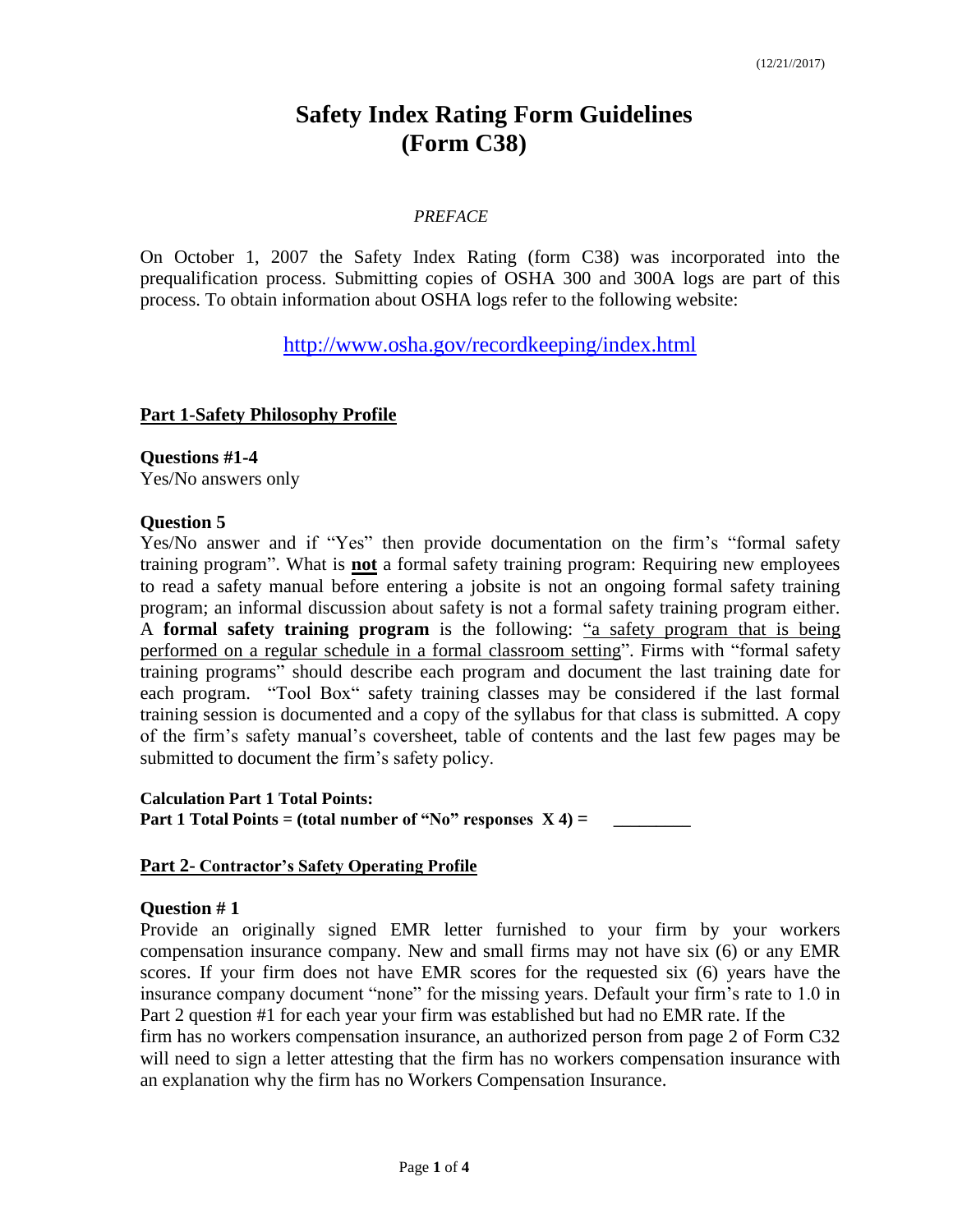### **Question # 1 Calculations:**

1. Enter the EMR scores furnished by your insurance company in the space provided on the form. If there is no EMR established then indicate a 1.0 rate for the # of years your firm was in business and had no EMR rating.

2. Average the documented scores by adding the EMR rates and divide by the # of rates filled in. This is your firm's **Average score**.

3. Calculate the points by using the following guidelines:

If average is "**Less**" than **.85**, score = **0 points**

If **Average score** is "**Greate**r" than **.85** then :  $(Average score - .85) X 100 =$  (points)

If points calculated at 50 or above then indicate **50 points**. Maximum Points allowed is **50**.

## **Question # 2**

The documentation to perform the calculations on Part 2 question #2 will come from the US Department of Labor website and from the OSHA logs. Submit copies of the OSHA 300  $\&$ 300A logs from the last 3 complete years on  $8\frac{1}{2}$  X 11". Both the OSHA 300, "Log of Work-Related Injuries and Illnesses" and the OSHA 300A "Summary" sheets need to be submitted. (Note the OSHA 200 log that is indicated in the C-38 to submit was replaced with the OSHA 300A log therefore the 300A log is required to submit in lieu of the 200 log)

#### **Small Firms**

Firms having 10 or fewer employees at all times during the calendar year are not required by OSHA to keep the logs, unless they were requested to do so in writing by OSHA. If your firm did not keep the log for a particular year and had 10 or fewer employees, please document 0 for the year(s) the logs were not kept. Document that the company had 10 or fewer employees for the calendar year(s) on the C-38 Form above Part 2 question#2. Please document how the firm kept track of the work related injuries and illnesses for the year(s). Please note that 10 is the peak level of employees during the calendar year, not the average number of employees during the calendar year.

#### **Contract Employees**

If your firm obtains employees from a temporary help service, employee leasing service, or a personnel supply service, these employees must be supervised by your firm on a day-to-day basis. The U.S. Department requires firms with more than 10 employees under its supervision are to keep OSHA logs.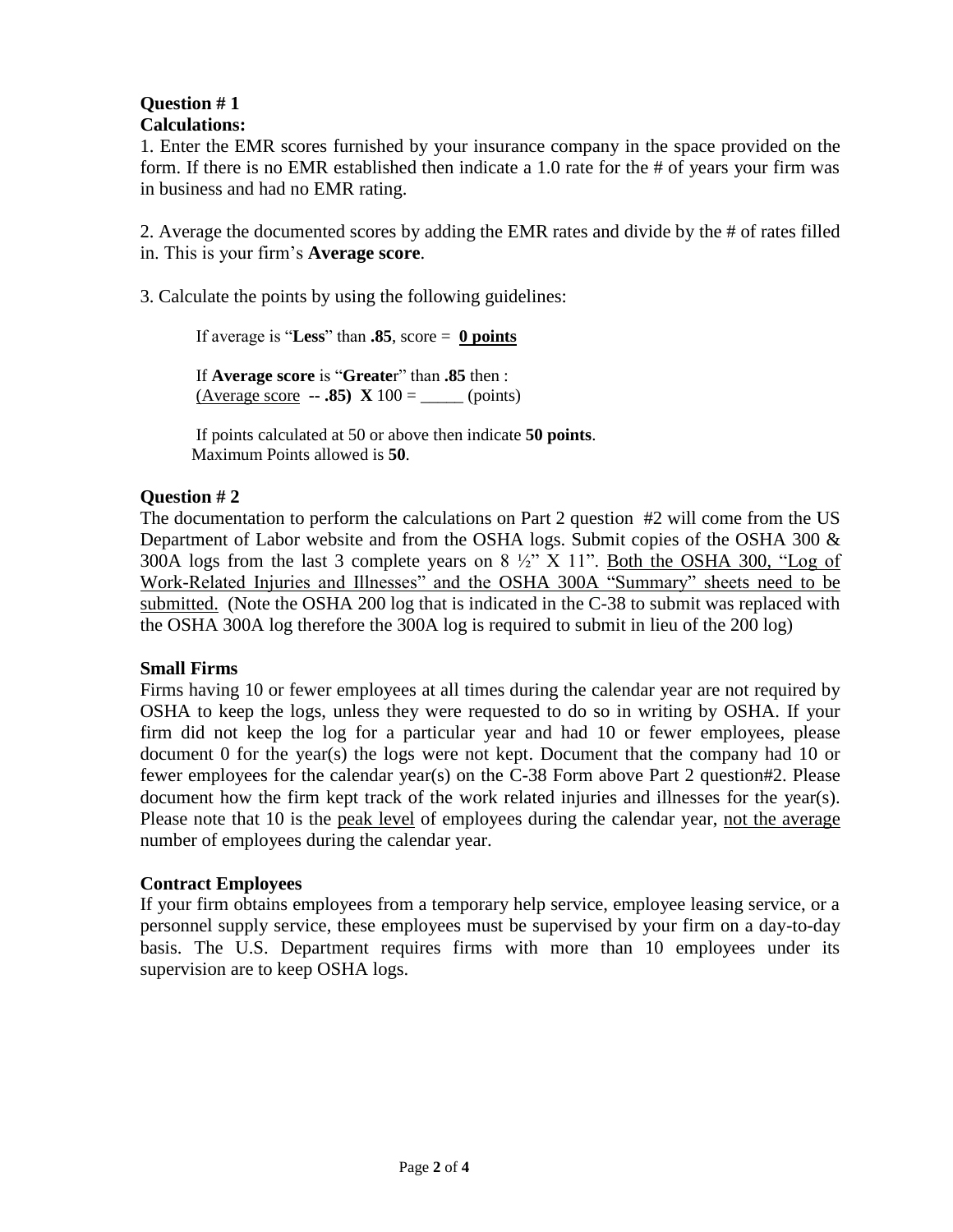- **1.** Use the U.S. Department of Labor website calculator:<https://data.bls.gov/iirc/>
- **2.** Enter the requested information from your firms OSHA 300A Logs.
- **3** Select a **year.** A separate calculation will need to be performed for each of the last 3 available calendar years in the BLS calculator. Note the U.S. Industry incidence rates are published in the Fall of the following year. (ie.:The 2017 U.S. Industry rates will be available the middle of October 2018. )
- **4.** "Select an Area", under the **Private Industry, All US**
- **5.** "Select A Supersector", under **Construction**
- **6.** "Select an Industry" under the **Highway Work Categories** NAICS code in the area your firm performs work.
- **7**. Click on **Calculate** to get the associated rating for that specific year.
- **8.** Enter each yearly rate under the **U.S. Industry Column** in Part 2 Question# 2 The yearly rate is calculated in the BLS Calculator & indicated in the chart under the Column, "**Private Industry, All U.S."** in the "**Total**" row
- **9.** Average the U.S. Industry rates by adding the yearly US Industry rates and divide by the # of rates filled in. This is the **US Industry Average score**.
- **10**. Calculate the **Contractor's yearly rate** by using the numbers on the OSHA 300A log and use the following formula:

**Incidence Rate for recordable cases** = (# recordable incidents **-:** total hrs worked by all employees during the calendar year) **X** 200,000

- **11.** Average the Contractor's rates by adding the yearly contractor's rates and divide by the # of rates filled in. This is the **Contractor's Average score**.
- **12.** Calculate the **Rating** by the following formula: **Rating = Contractor Average -:- U.S. Industry Average.**
- **13.** Calculate the points by using the following guidelines:

If average is "**Less**" than **.75**, score = **0 points**

If **Average score** is "**Greate**r" than **.75** then :  $(Average score - .75) X 100 =$  \_\_\_\_\_\_\_ (points)

If points calculated at 50 or above then indicate **50 points**. Maximum Points allowed is **50**.

**14.** Indicate your firm's NAICS code in the space provided. Codes may be found at the U.S. Department of Labor's website at: <https://www.bls.gov/bls/naics.htm>